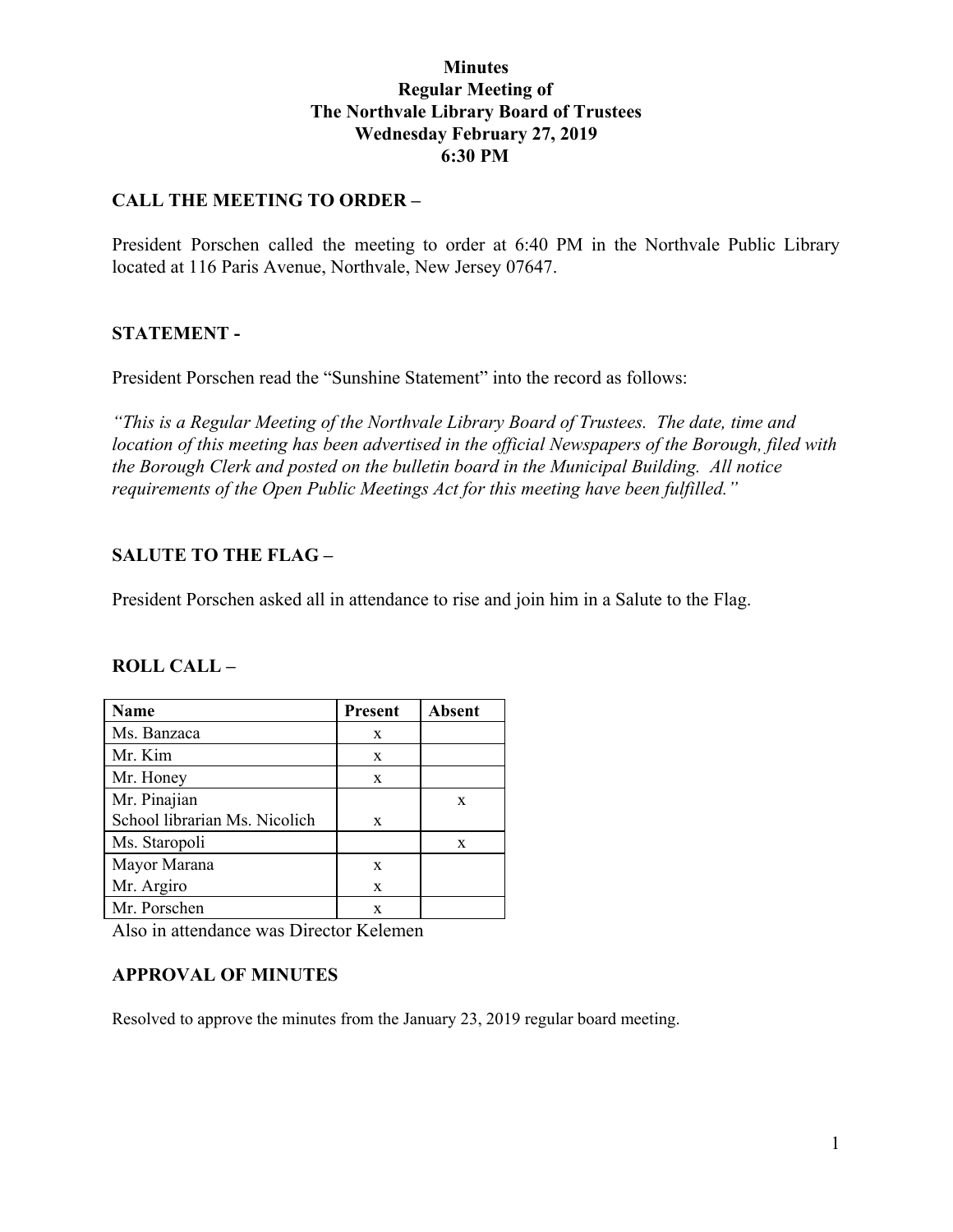The minutes were adopted with the change to the year 2019 on page 6 on a roll call vote as follows:

| <b>Name</b>   | <b>ACTION</b> | <b>YES</b> | NO | <b>ABSENT</b> | <b>ABSTAIN</b> |
|---------------|---------------|------------|----|---------------|----------------|
| Ms. Banzaca   | motion        | X          |    |               |                |
| Mr. Kim       |               |            |    |               | X              |
| Mr. Honey     | second        | X          |    |               |                |
| Mr. Pinajian  |               |            |    |               |                |
| Ms. Nicolich  |               | X          |    |               |                |
| Ms. Staropoli |               |            |    | X             |                |
| Mayor Marana  |               | X          |    |               |                |
| Mr. Argiro    |               |            |    |               |                |
| Mr. Porschen  |               | X          |    |               |                |

# **OATH OF ALLEGIANCE-**

Mayor Marana read the Oath of Allegiance with Mr. Kim.

Mr. Kim was sworn in to fill the seat vacated by Mr. Devlin expiring on 12/31/22.

Mayor Marana shared that Mr. Kim was the first Korean American person appointment to any Northvale Board.

# **GENERAL DISCUSSION –**

 $N/A$ 

# **Director's Report**

Administrative

- Library Cards: 1,608 patrons registered as of February 22, 2019. 14 new registrations since the January report.
- Jennifer is gathering and finalizing data for 2018 NJ Public Library Statistical Report to submit to NJ State Library by March deadline.

Staff Development

- Staff training, *Checking Out Autism—How to Effectively Communicate and Interact* With Individuals With Autism was held on Tuesday, February 5<sup>th</sup> at 12:00 p.m. Heart To Heart and Associates, LLC conducted the training. Staff was offered a highly informative and engaging afternoon of helpful communication techniques, resources, and best practices to implement at the library.
- Police Chief William Essmann will offer an emergency preparedness and procedures training for library staff in early spring to be held at the library.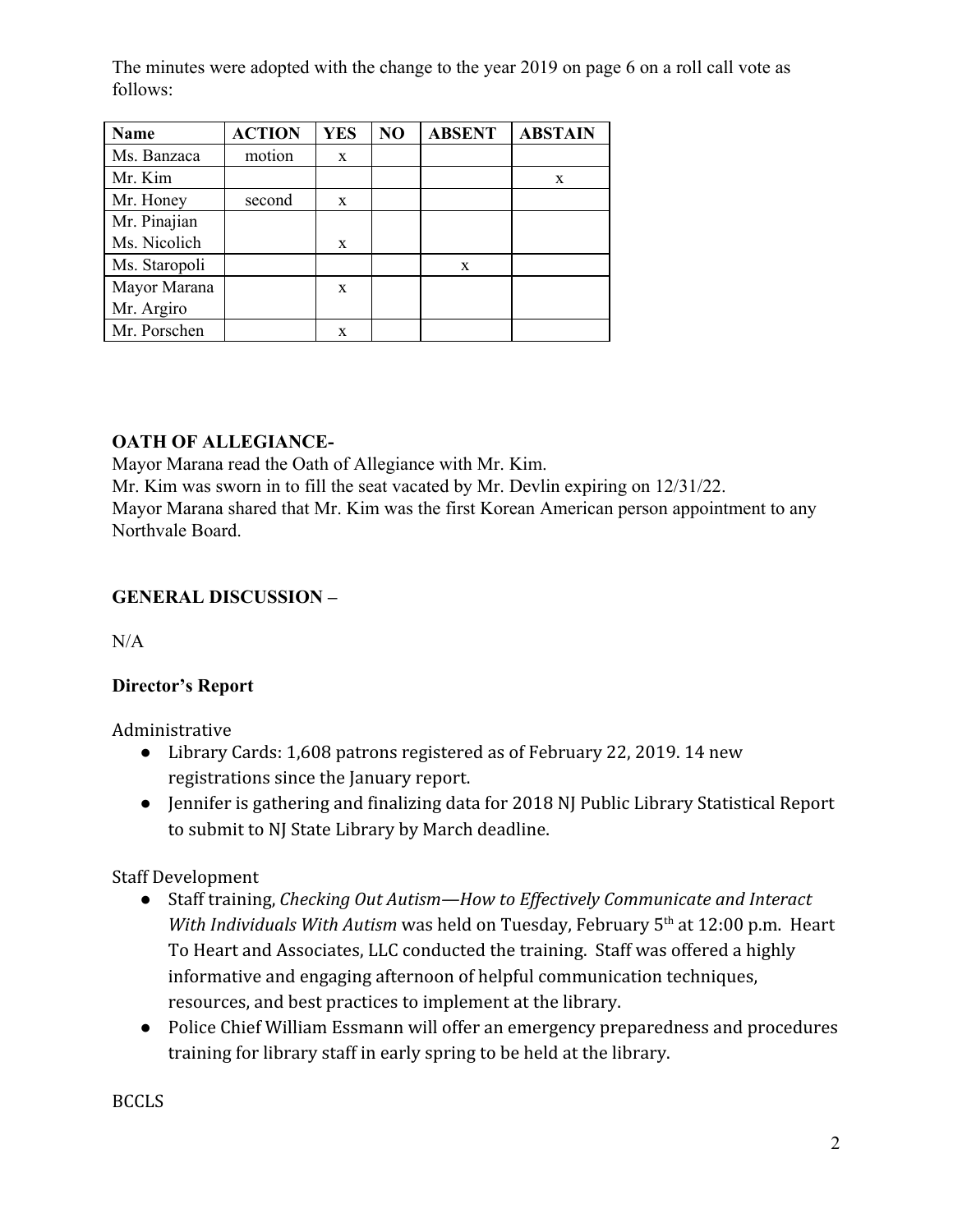- The BCCLS office will be moving to their new headquarters, 21-00 Rte. 208 in Fair Lawn, NJ by March 31, 2019. BCCLS relocated their telecom and servers to the new office in Fair Lawn over President's Day weekend.
- New BCCLS Delivery service will be up and running by June 30, 2019.
- Made offers on 2 warehouse spaces.
- BCCLS is finalizing their new delivery bin order this week.
- Beginning in-person interviews for Delivery Driver positions.
- BCCLS Executive Director, Dave Hansen, met with Jennifer on February  $6<sup>th</sup>$  at the library for a talk and tour of the Northvale Public Library, as part of his 77 BCCLS site visit tour.
- BCCLS is in the process of creating a new strategic plan throughout 2019. They will be scheduling focus group meetings for directors, front line staff, and trustees.

Trustee Education

● New Jersey Library Trustee Association offering, *What Every Library Trustee Needs to Know-Now!* at Wayne Public Library from 9:30-3:30 on March 16<sup>th</sup>. (handout provided).

Strategic Plan

● Architect Roy Sokoloski will be sharing preliminary ideas for improving the library's current space with Northvale Library's Strategic Planning Committee in the coming weeks. Our Feb.  $20^{\text{th}}$  meeting was postponed due to weather..

Community

- **Senior Center**: The Library and Senior Center have an afternoon concert scheduled for Wednesday, April 10th at 1pm at the Senior Center. *One Fine Tapestry: A Carole King Tribute* by Diane and Gerard Barros, a husband and wife, keyboard and guitar music duo from Closter. All adults are welcome to attend and enjoy light refreshments during the concert.
- **Friends of the Northvale Library:** Friends held a Book Sale at the library on Saturday, February 9 from 9AM-3PM with a preview night for members on Thursday, February 7. The sale was well received by the community, and all remaining books and dvds were donated to various community organizations in need such as Boys & Girls Club of Passaic. Thank you Friends for coordinating with the library. Friends are generously sponsoring the following passes for Northvale library cardholders in 2019: Bergen County Zoo, Newark Museum, Storm King Art Center, and Empire Pass.
- **Food Pantry of Norwood**: The Food Pantry reached out to request assistance from the Northvale Library in replenishing the stock on the Food Pantry shelves. On Saturday, March 23rd during the library's annual NJ Maker's Day, program participants are encouraged to bring non-perishable items to the library to help the Food Pantry of Norwood.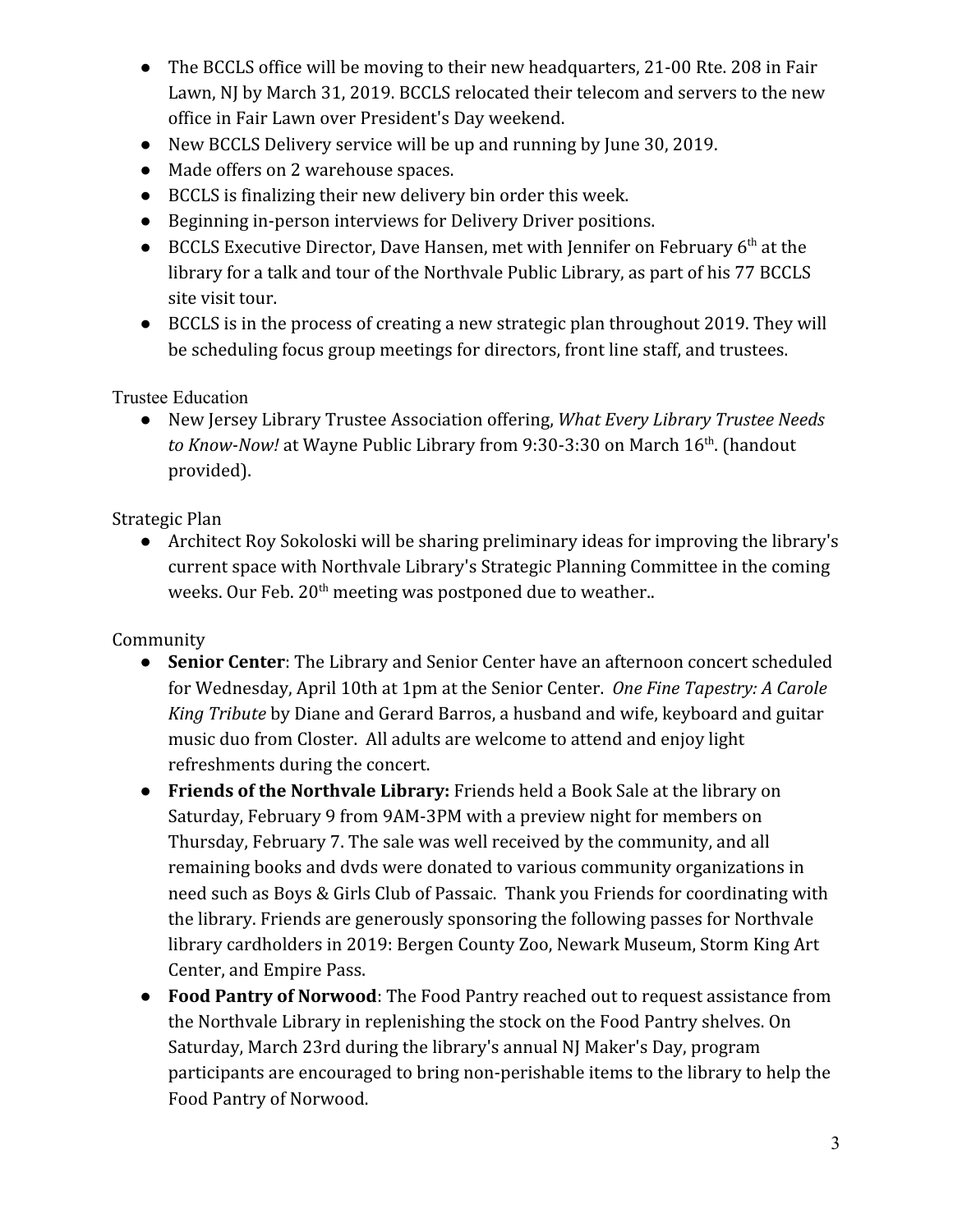# **January 2019 Programs:**

# **31 programs offered to community members of all ages**

|  |  | 303 people of all ages attended library programs in January 2019 |  |  |  |
|--|--|------------------------------------------------------------------|--|--|--|
|--|--|------------------------------------------------------------------|--|--|--|

| Music Together                                   | 1/4/2019      | 9                | $\boldsymbol{0}$                 | 9                              | 9              | 19             | Juv       |
|--------------------------------------------------|---------------|------------------|----------------------------------|--------------------------------|----------------|----------------|-----------|
| Northvale Pre-K Story Time                       | 1/7/2019      | 1<br>3           | $\overline{0}$                   | $\mathbf{1}$<br>$\mathfrak{Z}$ | 2              | 15             | Juv       |
| Snowflake Yarn Art                               | 1/8/2019      | 6                | $\boldsymbol{0}$                 | 6                              | $\overline{4}$ | 10             | Juv       |
| New Year's Craft                                 | 1/9/2019      | $\overline{c}$   | $\theta$                         | $\overline{2}$                 | 2              | 4              | Juv       |
| Scratch Programming (Winter Session)             | 1/10/201<br>9 | 0                | 5                                | 5                              | $\overline{2}$ | 7              | YA        |
| <b>Gaming Tournament</b>                         | 1/11/201<br>9 | 8                | $\mathbf{1}$<br>$\boldsymbol{0}$ | $\mathbf{1}$<br>$\,8\,$        | 7              | 25             | YA        |
| <b>Artistically Abled</b>                        | 1/12/201<br>9 | 6                | $\mathbf{1}$                     | $\overline{7}$                 | $\mathbf{1}$   | 8              | Juv       |
| Central Park VirtualTour                         | 1/12/201<br>9 | 0                | $\boldsymbol{0}$                 | $\mathbf{0}$                   | 10             | 10             | Adul<br>t |
| Cookies, Coloring & Coffee                       | 1/15/201<br>9 | 0                | $\theta$                         | $\theta$                       | 1              | 1              | Adul<br>t |
| Lego Build                                       | 1/15/201<br>9 | 4                | $\theta$                         | 4                              | 3              | 7              | Juv       |
| Who Was Club                                     | 1/16/201<br>9 | 3                | $\theta$                         | 3                              | 3              | 6              | Juv       |
| <b>T-Shirt Pillows</b>                           | 1/17/201<br>9 | $\overline{3}$   | $\mathbf{1}$                     | $\overline{4}$                 | $\overline{2}$ | 6              | Juv       |
| <b>DIY Bath Bombs</b>                            | 1/17/201<br>9 | $\overline{0}$   | $\mathbf{0}$                     | $\mathbf{0}$                   | 8              | 8              | Adul<br>t |
| Scratch Programming (Winter Session)             | 1/17/201<br>9 | $\theta$         | $\overline{7}$                   | $\overline{7}$                 | 2              | 9              | YA        |
| <b>Book Discussion Reorganization</b><br>Meeting | 1/22/201<br>9 | $\boldsymbol{0}$ | $\boldsymbol{0}$                 | $\theta$                       | 3              | 3              | Adul<br>t |
| ESL Conversation Class (Intermediate)            | 1/23/201<br>9 | $\boldsymbol{0}$ | $\boldsymbol{0}$                 | $\overline{0}$                 | 5              | 5              | Adul<br>t |
| <b>ESL Beginner Class</b>                        | 1/23/201<br>9 | $\mathbf{0}$     | $\boldsymbol{0}$                 | $\mathbf{0}$                   | $\mathbf{1}$   | $\mathbf{1}$   | Adul<br>t |
| DIY Slime                                        | 1/23/201<br>9 | $\overline{2}$   | $\mathbf{0}$                     | $\overline{2}$                 | $\overline{2}$ | $\overline{4}$ | Juv       |
| Scratch Programming (Winter Session)             | 1/23/201<br>9 | 0                | 5                                | 5                              | 1              | 6              | YA        |
| Read to A Dog                                    | 1/23/201<br>9 | $\mathbf{1}$     | $\boldsymbol{0}$                 | $\mathbf{1}$                   | $\overline{2}$ | 3              | Juv       |
| Pajama Storytime                                 | 1/23/201<br>9 | $\overline{0}$   | $\boldsymbol{0}$                 | $\theta$                       | $\theta$       | $\theta$       | Juv       |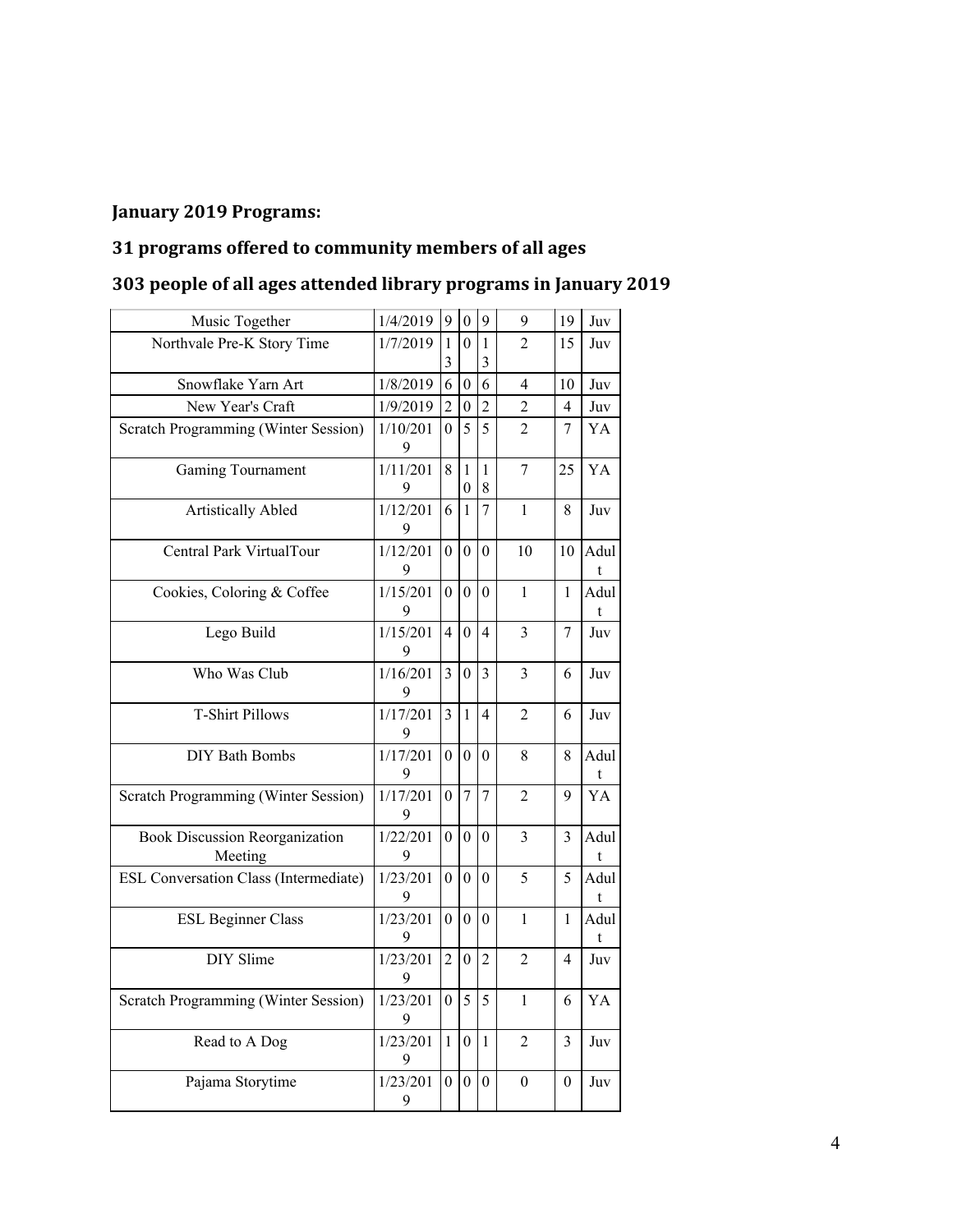| January 2019                                 |               |                          |                   |                          | <b>TOTA</b><br>L            | 30<br>3        |                      |
|----------------------------------------------|---------------|--------------------------|-------------------|--------------------------|-----------------------------|----------------|----------------------|
| Snap Circuits: Free Play                     | 1/30/201<br>8 | $\mathbf{1}$             | $\theta$          | $\mathbf{1}$             | 1                           | $\overline{2}$ | Juv                  |
| <b>Bluesography Concert</b>                  | 1/30/201<br>9 | $\theta$                 | $\theta$          | $\theta$                 | 29                          | 29             | Adul<br>$\mathbf{t}$ |
| <b>Magical Melodies</b>                      | 1/30/201<br>9 | $\overline{2}$<br>4      | $\theta$          | $\overline{2}$<br>4      | 16                          | 40             | Juv                  |
| <b>ESL Beginner Class</b>                    | 1/30/201<br>9 | $\Omega$                 | $\theta$          | $\theta$                 | 1                           | 1              | Adul<br>t            |
| <b>ESL Conversation Class (Intermediate)</b> | 1/30/201<br>9 | $\Omega$                 | $\theta$          | $\theta$                 | 3                           | 3              | Adul<br>t            |
| Drawing Workshop                             | 1/29/201<br>9 | 3                        | $\theta$          | $\mathcal{E}$            | $\mathcal{D}_{\mathcal{L}}$ | 5              | Juv                  |
| Northvale Pre-K Story Time                   | 1/28/201<br>9 | $\mathbf{1}$<br>5        | $\theta$          | 1<br>5                   | $\overline{2}$              | 17             | Juv                  |
| Gaming Tournament                            | 1/25/201<br>9 | $\Omega$                 | $\mathbf{1}$<br>1 | $\mathbf{1}$<br>1        | 5                           | 16             | YA                   |
| Music Together                               | 1/25/201<br>9 | $\mathbf{1}$<br>$\theta$ | $\theta$          | $\mathbf{1}$<br>$\theta$ | 11                          | 21             | Juv                  |
| <b>Canvas Painting</b>                       | 1/23/201<br>9 | $\theta$                 | $\theta$          | $\Omega$                 | 12                          | 12             | Adul<br>t            |

## **Friends of the Library Report**

**N/A**

## **Treasurer's Report**

The current bank balance is \$190k. Mr. Honey was able to obtain wages & salaries information in order to work with Director Kelemen on budget allocation tweaks.

#### **ROLL CALL VOTES –**

Resolved to approve the claims list for the month of February in the amount of \$5,950.51

The resolution was adopted on a roll call vote as follows:

| Name          | <b>ACTION</b> | YES | NO | <b>ABSENT</b> | <b>ABSTAIN</b> |
|---------------|---------------|-----|----|---------------|----------------|
| Ms. Banzaca   |               | X   |    |               |                |
| Mr. Kim       |               | X   |    |               |                |
| Mr. Honey     | second        | X   |    |               |                |
| Mr. Pinajian  |               |     |    |               |                |
| Ms. Nicolich  |               | X   |    |               |                |
| Ms. Staropoli |               |     |    |               |                |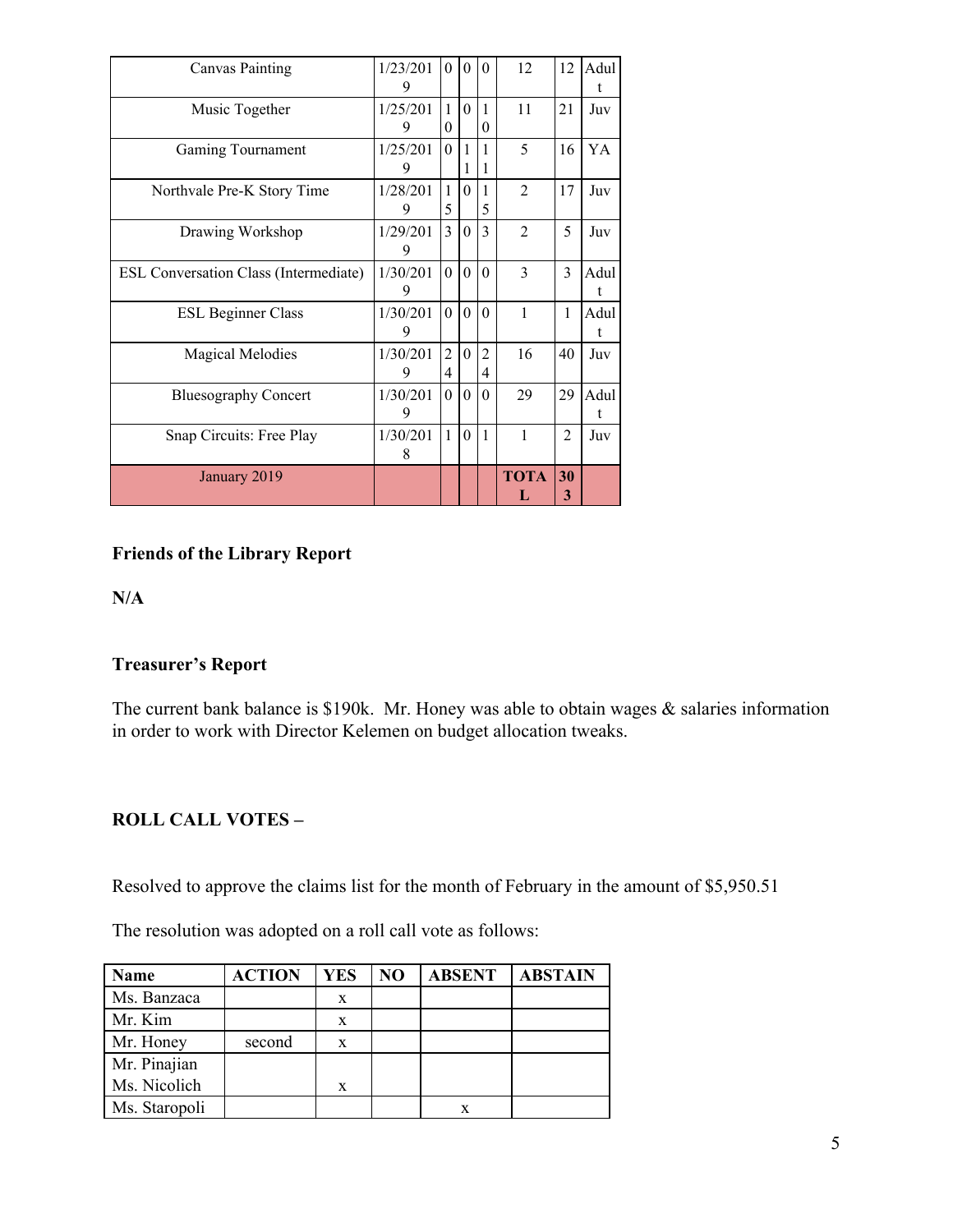| Mayor Marana |        |  |  |
|--------------|--------|--|--|
| Mr. Argiro   |        |  |  |
| Mr. Porschen | motion |  |  |

Resolved to approve the replenishment of the petty cash for \$75

The resolution was adopted on a roll call vote as follows:

| Name          | <b>ACTION</b> | <b>YES</b> | NO | <b>ABSENT</b> | <b>ABSTAIN</b> |
|---------------|---------------|------------|----|---------------|----------------|
| Ms. Banzaca   | motion        | X          |    |               |                |
| Mr. Kim       |               | X          |    |               |                |
| Mr. Honey     |               | X          |    |               |                |
| Mr. Pinajian  |               |            |    |               |                |
| Ms. Nicolich  |               | X          |    |               |                |
| Ms. Staropoli |               |            |    | X             |                |
| Mayor Marana  |               | X          |    |               |                |
| Mr. Argiro    |               |            |    |               |                |
| Mr. Porschen  | second        | X          |    |               |                |

The resolution was adopted to go into executive session with the understanding that we will definitely be taking action when we go back into open session on a roll call vote as follows:

| Name          | <b>ACTION</b> | <b>YES</b> | NO | <b>ABSENT</b> | <b>ABSTAIN</b> |
|---------------|---------------|------------|----|---------------|----------------|
| Ms. Banzaca   |               | X          |    |               |                |
| Mr. Kim       |               | X          |    |               |                |
| Mr. Honey     | second        | X          |    |               |                |
| Mr. Pinajian  |               |            |    |               |                |
| Ms. Nicolich  |               | X          |    |               |                |
| Ms. Staropoli |               |            |    | X             |                |
| Mayor Marana  | motion        | X          |    |               |                |
| Mr. Argiro    |               |            |    |               |                |
| Mr. Porschen  |               | X          |    |               |                |

The resolution was adopted for Emily Pepe's salary to be \$44,100 and 2 additional vacation days starting 3/1/2019 on a roll call vote as follows:

| Name          | <b>ACTION</b> | <b>YES</b> | NO | <b>ABSENT</b> | <b>ABSTAIN</b> |
|---------------|---------------|------------|----|---------------|----------------|
| Ms. Banzaca   |               | X          |    |               |                |
| Mr. Kim       |               | X          |    |               |                |
| Mr. Honey     |               | X          |    |               |                |
| Mr. Pinajian  |               |            |    |               |                |
| Ms. Nicolich  |               | X          |    |               |                |
| Ms. Staropoli |               |            |    | X             |                |
| Mayor Marana  | motion        | X          |    |               |                |